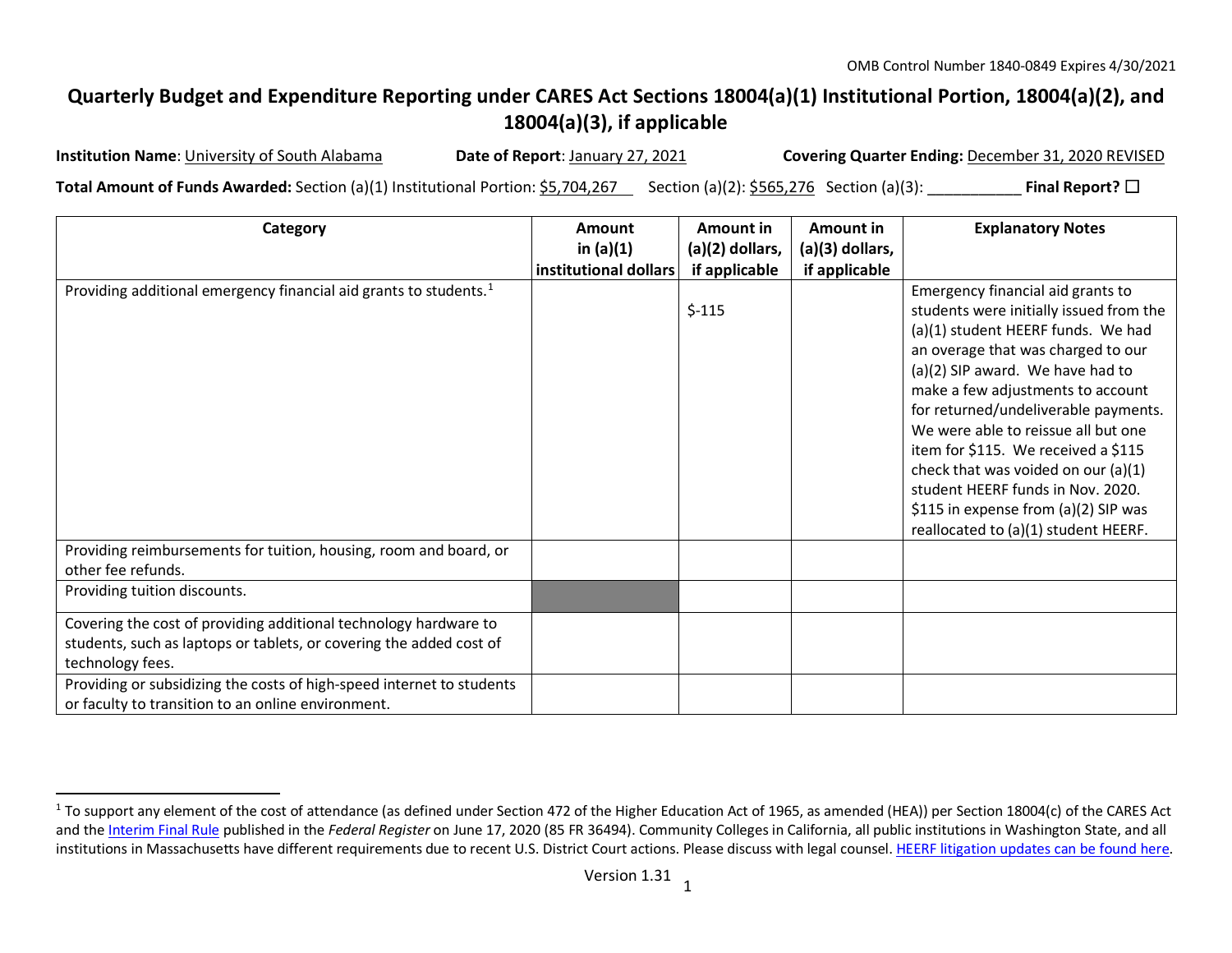<span id="page-1-1"></span><span id="page-1-0"></span>OMB Control Number 1840-0849 Expires 4/30/2021

| Category                                                                | Amount                               | Amount in                        | Amount in                        | <b>Explanatory Notes</b>            |
|-------------------------------------------------------------------------|--------------------------------------|----------------------------------|----------------------------------|-------------------------------------|
|                                                                         | in $(a)(1)$<br>institutional dollars | (a)(2) dollars,<br>if applicable | (a)(3) dollars,<br>if applicable |                                     |
| Subsidizing off-campus housing costs due to dormitory closures or       |                                      |                                  |                                  |                                     |
| decisions to limit housing to one student per room; subsidizing         |                                      |                                  |                                  |                                     |
| housing costs to reduce housing density; paying for hotels or other     |                                      |                                  |                                  |                                     |
| off-campus housing for students who need to be isolated; paying         |                                      |                                  |                                  |                                     |
| travel expenses for students who need to leave campus early due to      |                                      |                                  |                                  |                                     |
| coronavirus infections or campus interruptions.                         |                                      |                                  |                                  |                                     |
| Subsidizing food service to reduce density in eating facilities, to     |                                      |                                  |                                  |                                     |
| provide pre-packaged meals, or to add hours to food service             |                                      |                                  |                                  |                                     |
| operations to accommodate social distancing.                            |                                      |                                  |                                  |                                     |
| Costs related to operating additional class sections to enable social   |                                      |                                  |                                  |                                     |
| distancing, such as those for hiring more instructors and increasing    |                                      |                                  |                                  |                                     |
| campus hours of operations.                                             |                                      |                                  |                                  |                                     |
| Campus safety and operations. <sup>2</sup>                              |                                      |                                  |                                  |                                     |
| Purchasing, leasing, or renting additional instructional equipment      | 6,809.49                             |                                  |                                  |                                     |
| and supplies (such as laboratory equipment or computers) to reduce      |                                      |                                  |                                  |                                     |
| the number of students sharing equipment or supplies during a           |                                      |                                  |                                  |                                     |
| single class period and to provide time for disinfection between        |                                      |                                  |                                  |                                     |
| uses.                                                                   |                                      |                                  |                                  |                                     |
| Replacing lost revenue due to reduced enrollment.                       |                                      |                                  |                                  |                                     |
|                                                                         |                                      |                                  |                                  |                                     |
| Replacing lost revenue from non-tuition sources (i.e., cancelled        |                                      |                                  |                                  |                                     |
| ancillary events; disruption of food service, dorms, childcare or other |                                      |                                  |                                  |                                     |
| facilities; cancellation of use of campus venues by other               |                                      |                                  |                                  |                                     |
| organizations, lost parking revenue, etc.). <sup>3</sup>                |                                      |                                  |                                  |                                     |
| Purchasing faculty and staff training in online instruction; or paying  |                                      |                                  |                                  | Faculty training expense removed in |
| additional funds to staff who are providing training in addition to     |                                      | $-74,492.92$                     |                                  | error. Expense will be corrected    |
| their regular job responsibilities.                                     |                                      |                                  |                                  | (reapplied) in Jan. 2021.           |

<sup>&</sup>lt;sup>2</sup> Including costs or expenses related to the disinfecting and cleaning of dorms and other campus facilities, purchases of personal protective equipment (PPE), purchases of cleaning supplies, adding personnel to increase the frequency of cleaning, the reconfiguration of facilities to promote social distancing, etc.

<sup>&</sup>lt;sup>3</sup> Including continuance of pay (salary and benefits) to workers who would otherwise support the work or activities of ancillary enterprises (e.g., bookstore workers, foodservice workers, venue staff, etc.).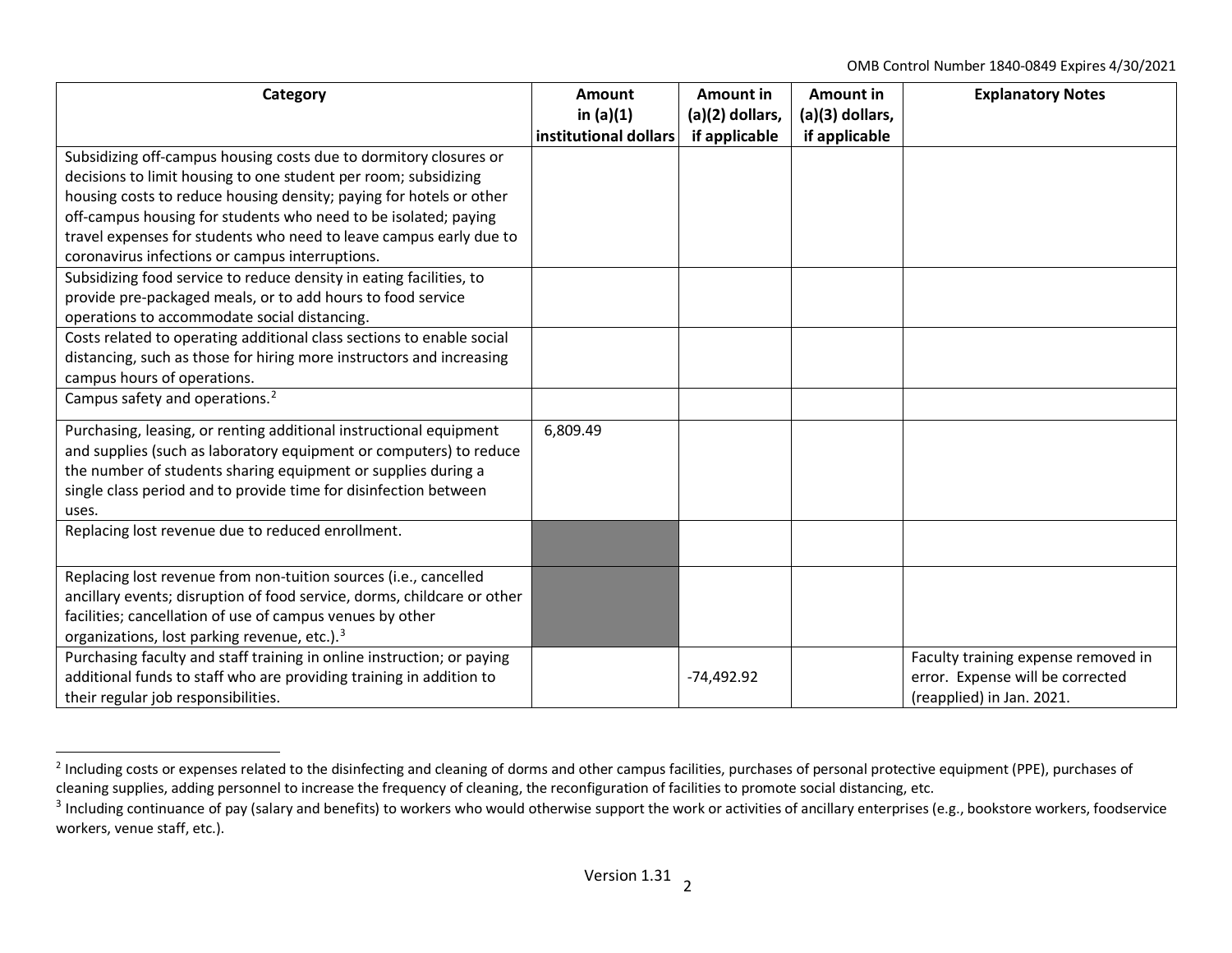<span id="page-2-1"></span><span id="page-2-0"></span>OMB Control Number 1840-0849 Expires 4/30/2021

| Category                                                            | Amount<br>in $(a)(1)$<br>institutional dollars | Amount in<br>$(a)(2)$ dollars, | Amount in<br>(a)(3) dollars, | <b>Explanatory Notes</b>            |
|---------------------------------------------------------------------|------------------------------------------------|--------------------------------|------------------------------|-------------------------------------|
|                                                                     |                                                | if applicable                  | if applicable                |                                     |
| Purchasing, leasing, or renting additional equipment or software to |                                                |                                |                              |                                     |
| enable distance learning, or upgrading campus wi-fi access or       |                                                |                                |                              |                                     |
| extending open networks to parking lots or public spaces, etc.      |                                                |                                |                              |                                     |
| Other Uses of (a)(1) Institutional Portion funds. <sup>4</sup>      | 7,307.78                                       |                                |                              | Salary will be removed in Jan. 2021 |
| Other Uses of (a)(2) or (a)(3) funds, if applicable. <sup>5</sup>   |                                                |                                |                              |                                     |
| <b>Quarterly Expenditures for each Program</b>                      | 14,117.27                                      | $-74,607.92$                   |                              |                                     |
| <b>Total of Quarterly Expenditures</b>                              |                                                |                                |                              |                                     |

## **Form Instructions**

*Completing the Form*: On each form, fill out the institution of higher education (IHE or institution) name, the date of the report, the appropriate quarter the report covers (September 30, December 31, March 31, June 30), the total amount of funds awarded by the Department (including reserve funds if awarded), and check the box if the report is a "final report." In the chart, an institution must specify the amount of expended CARES Act funds for each funding category: Sections 18004(a)(1) Institutional Portion, 18004(a)(2), and 18004(a)(3), if applicable. Section 18004(a)(2) funds includes CFDAs 84.425J (Historically Black Colleges and Universities (HBCUs)), 84.425K (Tribally Controlled Colleges and Universities (TCCUs)), 84.425L (Minority Serving Institutions (MSIs)), 84.425M (Strengthening Institutions Program (SIP)); Section 18004(a)(3) funds are for CFDA 84.425N (Fund for the Improvement of Postsecondary Education (FIPSE) Formula Grant). Each category is deliberately broad and may not capture specific grant program requirements. Explanatory footnotes help clarify certain reporting categories. While some items in the chart are blocked out, please note that the blocking of such items is consistent with Department guidance and FAQs and is not definitive. Provide brief explanatory notes for how funds were expended, including the title and brief description of each project or activity in which funds were expended. Do not include personally identifiable information (PII). Calculate the amount of the Section 18004(a)(1) Institutional Portion (referred to as "(a)(1) institutional" in the chart), Section 18004(a)(2) (referred to as "(a)(2)" in the chart), and Section 18004(a)(3) (referred to as "(a)(3)" in the

<sup>&</sup>lt;sup>4</sup> Please post additional documentation as appropriate and briefly explain in the "Explanatory Notes" section. Please note that costs for Section 18004(a)(1) Institutional Portion funds may only be used "to cover any costs associated with significant changes to the delivery of instruction due to the coronavirus, so long as such costs do not include payment to contractors for the provision of pre-enrollment recruitment activities; endowments; or capital outlays associated with facilities related to athletics, sectarian instruction, or religious worship."

<sup>&</sup>lt;sup>5</sup> Please post additional documentation as appropriate and briefly explain in the "Explanatory Notes" section. Please note that costs for Sections 18004(a)(2) and (a)(3) funds may only be used "to defray expenses, including lost revenue, reimbursement for expenses already incurred, technology costs associated with a transition to distance education, faculty and staff trainings, payroll incurred by institutions of higher education and for grants to students for any component of the student's cost of attendance (as defined under section 472 of the HEA), including food, housing, course materials, technology, health care, and child care."